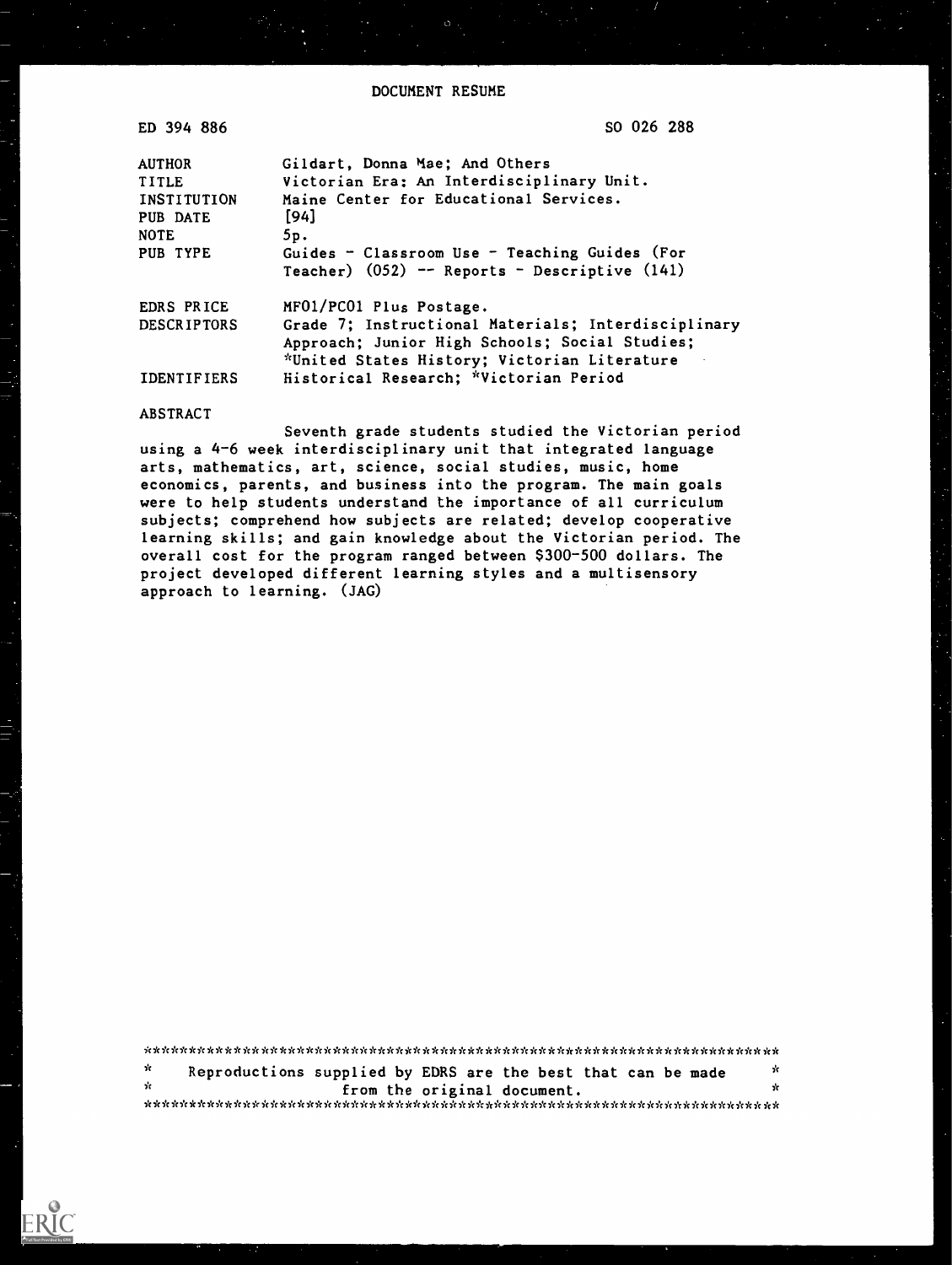# **VICTORIAN ERA** Interdisciplinary An Unit



U.S. DEPARTMENT OF EDUCATION UTTRE OF LOUGHIONAL RESOURCES INFORMATION<br>EDUCATIONAL RESOURCES INFORMATION University of the reproduced as<br>received from the person or organization<br>originating it

D. Minor changes have been made to<br>improve reproduction quality

● Points of view or opinions stated in this<br>document do not necessarily represent<br>official OERI position or policy.

Donna Mae Gildart **Robert Askren** Jodi Peabody

DISSEMINATE THIS MATERIAL SSEMINATE THIS MAIL  $\delta$ nne $>$ 111.

PERMISSION TO REPRODUCE AND

TO THE EDUCATIONAL RESOURCES INFORMATION CENTER (ERIC)

> **Nancy Kilpatrick** Frederick Ludwig Sandra McGary

Houlton Jr. High 7th Grade Team 5 Bird Street, Houlton, ME 04730 (207) 532-6551

Toject<br>- SEED a. a



**BEST COPY AVAILABLE** 

 $SO$ 

 $\frac{1}{2}$  to  $\frac{1}{2}$  or  $\frac{1}{2}$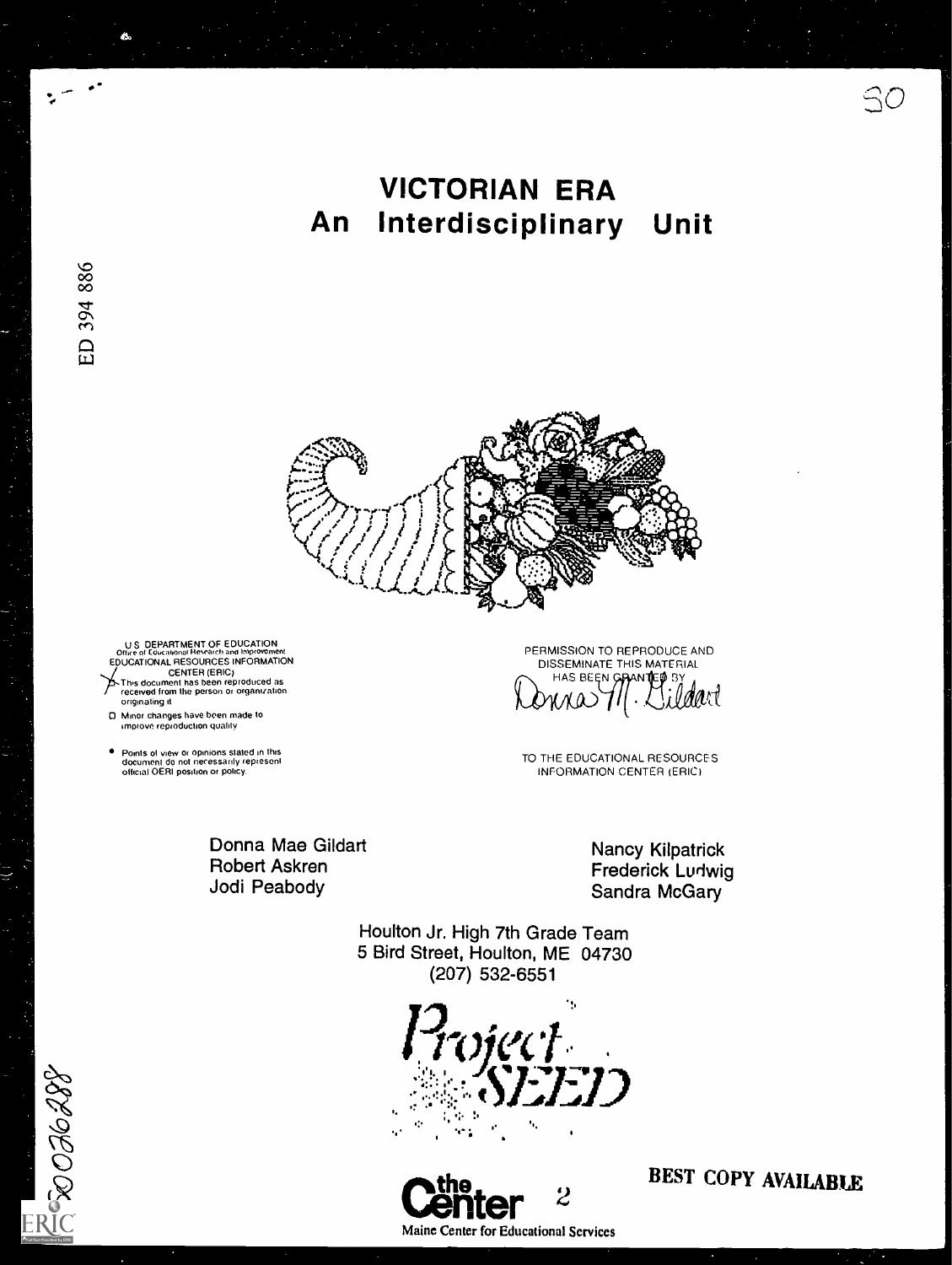#### VICTORIAN ERA

 $\mathcal{L}$ 

Seventh-grade students studied the Victorian period through the use of a major interdisciplinary unit which involved all disciplines.

# PARTICIPANTS

An important element in the success of this unit was the integration of language arts, math, science, social studies, industrial arts, music, home economics, special eduction, parents and business. In addition to full participation from the seventh grade team, staff members from special education, music, shop, home economics, aids, and the cafeteria staff participated in this project.

While this interdisciplinary unit was designed for middle school students, it could be adapted and used with high school students as well.

## WHO MIGHT CONSIDER ADAPTING THIS PROGRAM?

Schools that have heterogeneous grouping would find this type of activity effective since it accesses different learning styles. The project helped to stimulate learning in students who otherwise might not be interested. The multisensory approach to learning produced a change in attitude for many students.

## GOALS

To help students understand the importance of each subject in their lives

 $\hat{\mathbf{J}}$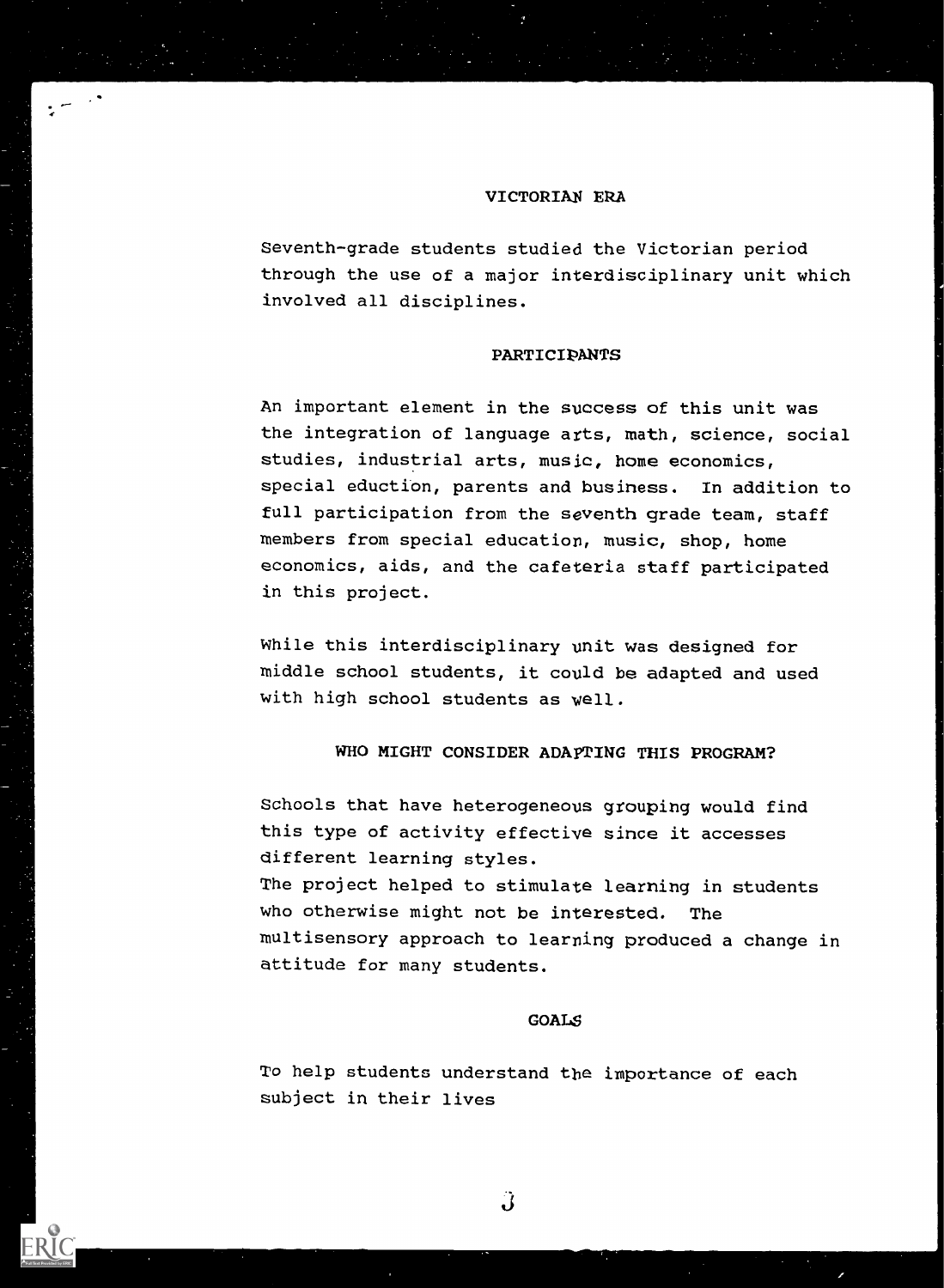To understand how these subjects are related To develop cooperative learning skills To gain an awareness of the Victorian period

## **OUTCOMES**

Students worked individually on class activities and research projects, and they also worked collectively toward the culminating event. In language arts, literature of the period was read, and research papers were completed on various authors; in social studies, questions were researched and written for the Jeopardy game; in science and math, the architecture of the period was studied, and students built a replica of a drawn-to-scale Victorian village. Due to a wide range of learning activities, each student was able to select a project that appealed to him or her directly.

# PROCEDURES AND INSTRUCTIONS

We needed full cooperation from the entire seventh grade team and supplemental staff. Use of the library, shop, home economics, children's theater for costumes, band uniforms, food, including roast duck and chestnuts.

### TIME

We met as a team  $2 - 3$  times a week for two months and continuously planned and revised. Meanwhile, our students worked in the various classroom for a period of  $4 - 6$  weeks.

# MATERIALS AND COSTS